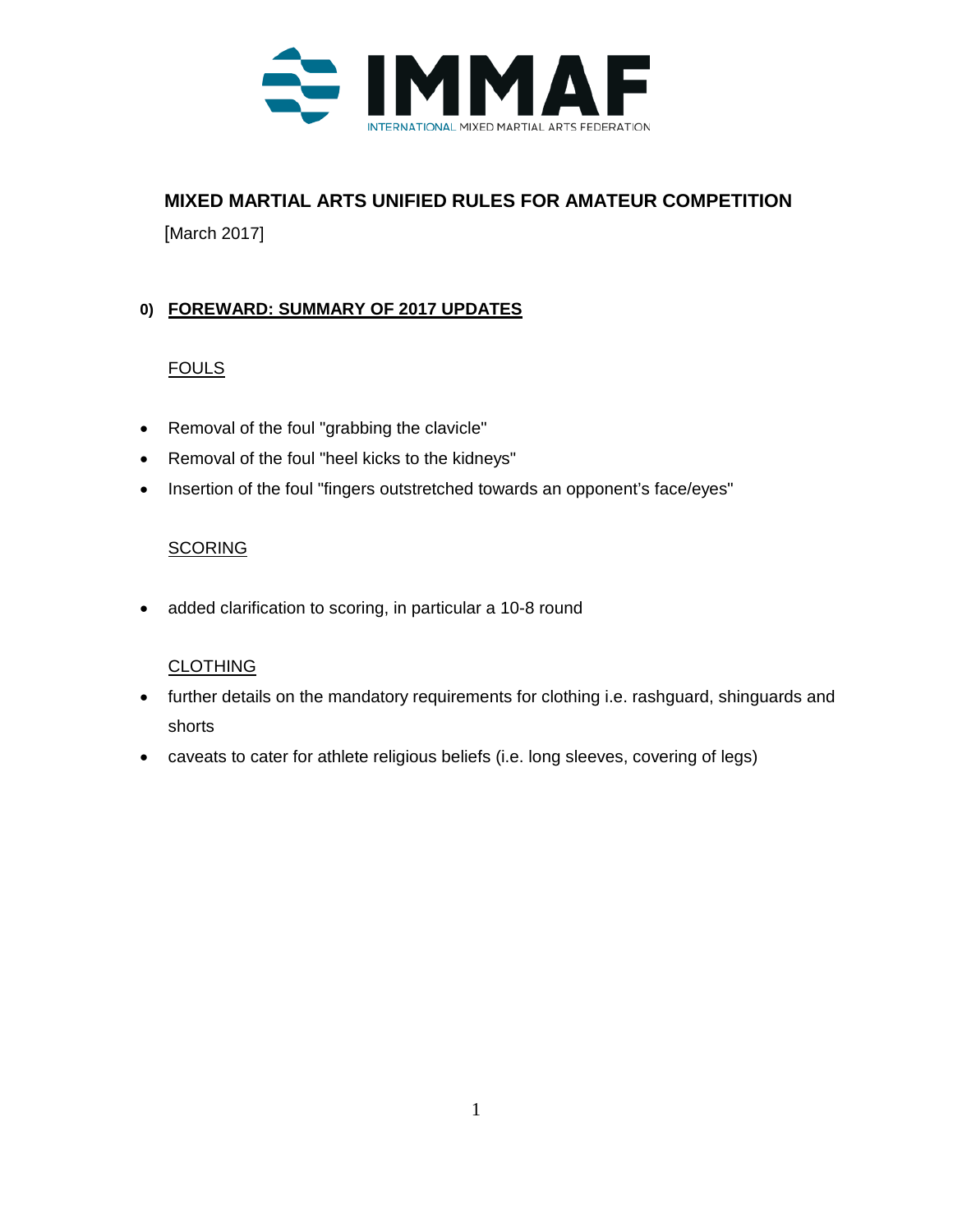

## **MIXED MARTIAL ARTS UNIFIED RULES FOR AMATEUR COMPETITION**

[As of March 2017]

## **1) SCOPE:**

Amateur Mixed Martial Arts [MMA] competition shall provide participants new to the sport of MMA the needed experience required in order to progress through to a possible career within the sport. The sole ethos of Amateur MMA is to provide the safest possible environment for combatants to train and gain the required experience and knowledge under directed pathways allowing them to compete under the confines of the rules set out within this document.

It is recognized, through the International Mixed Martial Arts Federation [IMMAF] that varying country legislation may differ from region to region and this can be reflected in the resultant documentation and rules sets from the member countries. The annual IMMAF MMA World Amateur Championships may be held in differing countries and as such changes shall be facilitated and known prior to competition. What we are striving for in conjunction with the unparalleled safety conscious nature of the combatants is a unified and an aesthetically common identity of the sport of Mixed Martial Arts for amateur competition.

## **2) DEFINITION:**

"Mixed martial arts" means a combat competition involving the use, subject to any applicable limitations set forth in these Unified Rules, of a combination of techniques from different disciplines of the martial arts, including, without limitation, grappling, kicking and striking.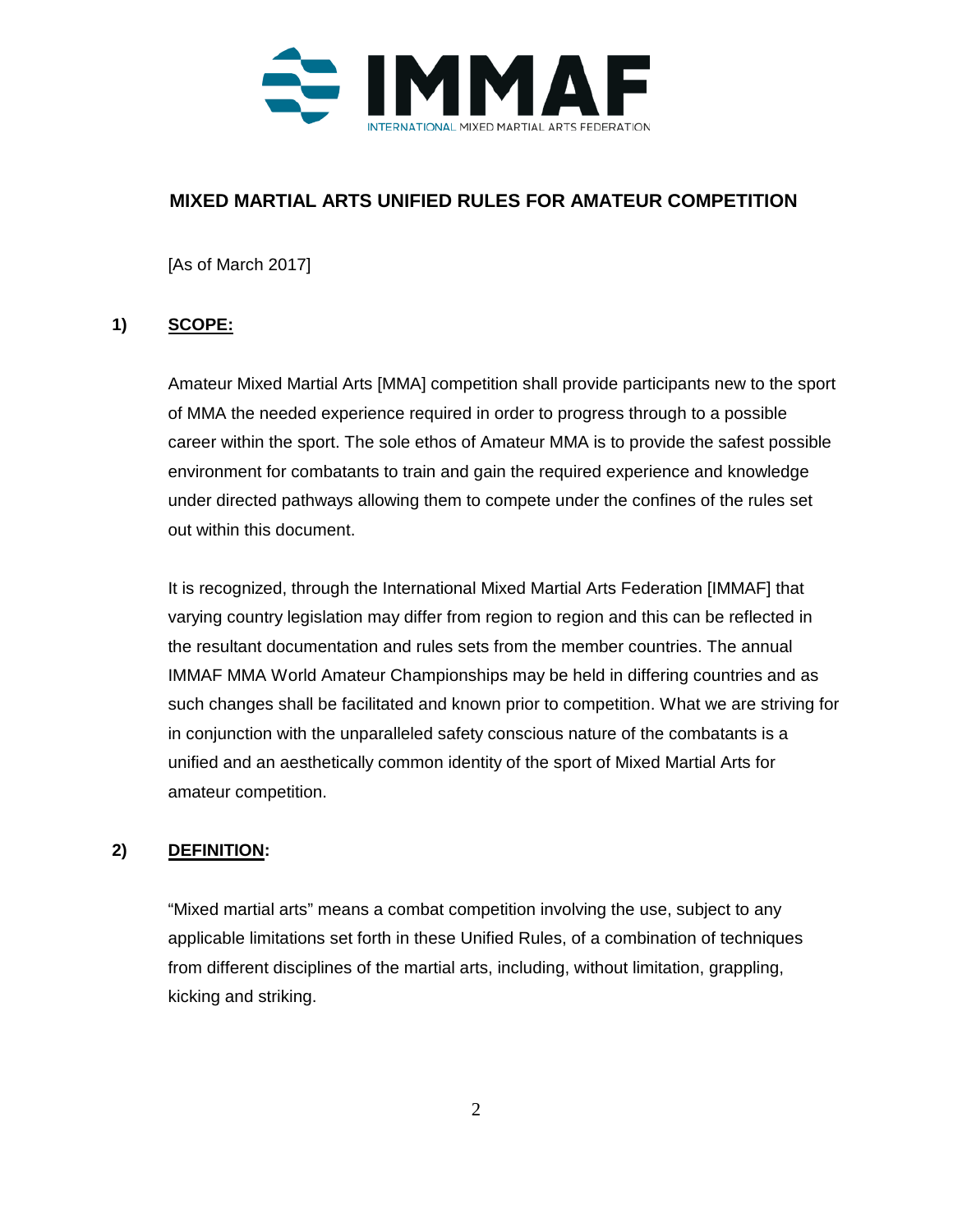

### **3) JURISDICTION:**

The Referee shall remain the sole arbiter of a contest. All contests and exhibitions of mixed martial arts must be conducted under the supervision and authority of the commission/host regulatory body.

### **4) ROUNDS:**

Each contest under IMMAF regulation shall be 3 [three] rounds each to be 3 [three] minutes in duration, with a rest period of 1 [one] minute between each round.

### **5) STOPPING THE CONTEST:**

The referee and the ringside physician are the only individuals authorized to enter the ring/fighting area at any time during competition, and the referee is the sole arbiter of a contest and is the only individual authorized to stop a contest.

#### **6) JUDGING:**

All contests will be evaluated and scored by three judges.

#### **7) TEN (10) POINT MUST SYSTEM:**

The 10-Point Must System will be the standard system of scoring a contest.

#### **8) WARNINGS:**

A single warning will be issued for the following infractions only: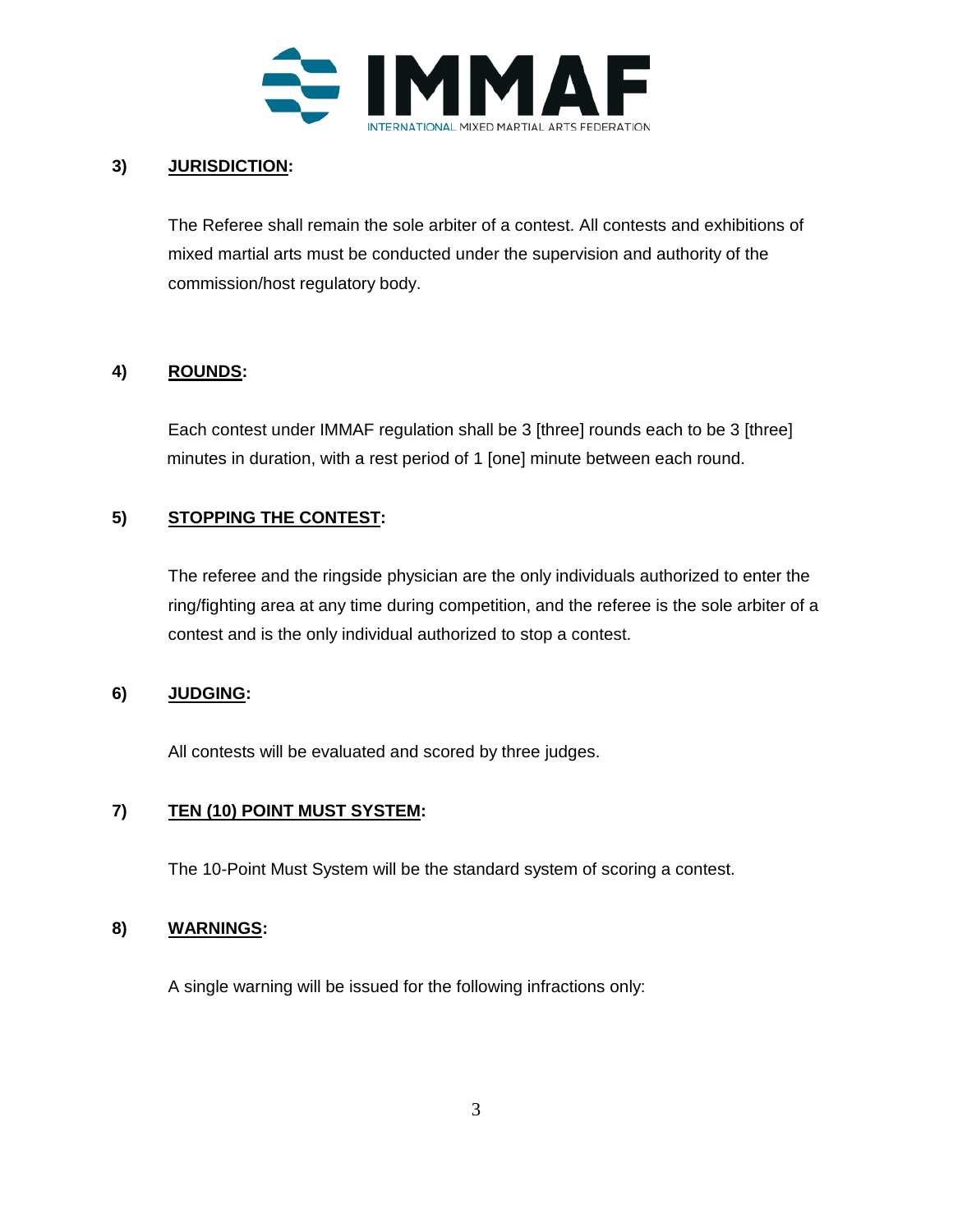

- 1) Holding or grabbing fence
- 2) Holding onto opponent's shorts, gloves, shin-guards or rash-guard
- 3) Having the fingers outstretched, palm parallel to the floor toward opponent face

### **9) FOULS:**

The following acts constitute a foul in mixed martial arts competition:

- 1) Butting with the head
- 2) Eye gouging of any kind
- 3) Biting or spitting at an opponent
- 4) Fish Hooking
- 5) Hair pulling
- 6) Spiking the opponent to the canvas onto the head or neck (pile-driving)
- 7) Strikes to the spine or the back of the head. The spine includes the tailbone
- 8) Throat strikes of any kind and/or grabbing the trachea
- 9) Fingers outstretched toward an opponent's face/eyes
- 10) Downward pointing elbow strike (12 to 6)
- 11) Groin attacks of any kind
- 12) Kneeing and/or Kicking the head of a grounded opponent
- 13) Stomping of a grounded fighter
- 14) Holding opponent's gloves, shorts, shin-guards or rash guard
- 15) Holding or grabbing the fence with fingers or toes
- 16) Small joint manipulation [fingers or toes]
- 17) Throwing an opponent out of the fighting area
- 18) Intentionally placing a finger into any orifice, or into any cut or laceration of your opponent
- 19) Clawing, pinching, twisting the flesh
- 20) Timidity (avoiding contact, or consistently dropping the mouthpiece, or faking an injury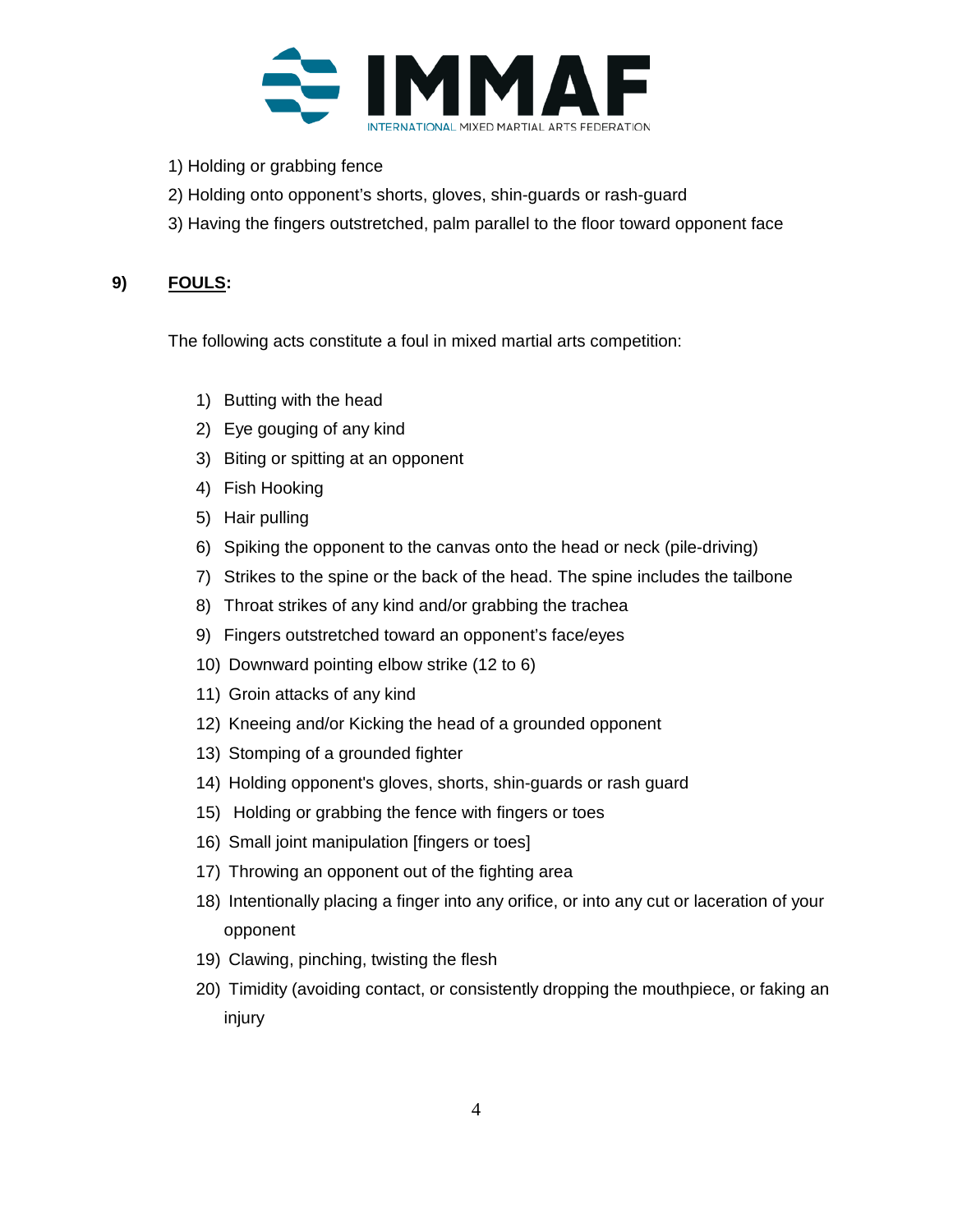

- 21) Use of abusive language in the fighting area
- 22) Flagrant disregard of the referee's instructions
- 23) Unsportsmanlike conduct that causes an injury to opponent
- 24) Attacking an opponent after the bell has sounded the end of the period of unarmed combat.
- 25) Attacking an opponent on or during the break
- 26) Attacking an opponent who is under the care of the referee
- 27) Interference from a mixed martial artist's corner or seconds
- 28) Applying any foreign substance to the head or body in order to gain an advantage

#### **10) FORBIDDEN TECHNIQUES**

In addition to the listed fouls above, techniques that shall remain forbidden in Amateur Mixed Martial Arts contests shall be:

- 1) Elbow and forearm strikes of any kind
- 2) Heel Hook
- 3) Twister, neck crank, can opener, sit through crucifix and/or any submission deemed as applying pressure to the neck or spine
- 4) Knees to the head of an opponent

#### **11) FOUL PROCEEDURE**

Disqualification can occur after any combination of fouls or after a single flagrant foul.

Fouls resulting in a point[s] being deducted and as signaled by the referee must result in the deduction from the offending contestant's score and is to be notated by all three judges and official scorekeeper.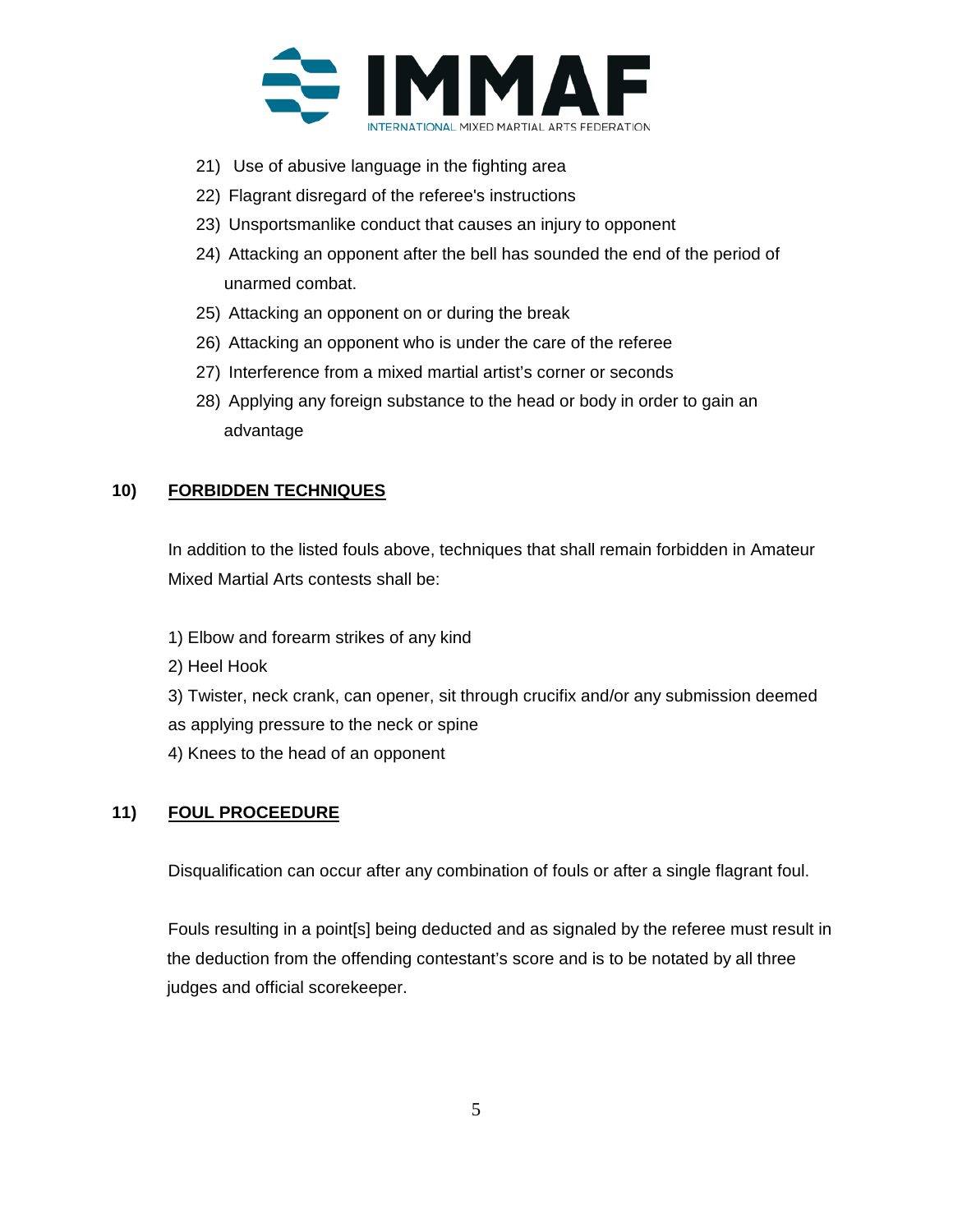

Only a referee can assess a foul, if the referee does not call the foul then judges must not make that assessment on their own.

A fouled contestant has **up to** 5 minutes to recuperate. This **is not** applicable to all fouls.

If a foul is committed the referee may call time should the fouled contestant show any visible sign of distraction or injury.

1) The referee shall call time.

2) The referee shall check the fouled contestant's condition and safety.

3) The referee shall then instruct the fouling contestant to a neutral corner, assess the foul to the fouled contestant, deduct points [if required] and notify the judges and official scorekeeper.

If a bottom contestant commits a foul, unless the top contestant is injured, the contest will continue without referee intervention.

1) The referee will verbally notify the bottom contestant of the foul. 2) When the round is over, the referee will assess the foul and notify both corners, the judges and the official scorekeeper.

## **12) INJURIES SUSTAINED BY FAIR BLOWS AND FOULS:**

#### **Fair Blows:**

If injury is severe enough to terminate a contest, the injured fighter loses by TKO.

**Fouls:**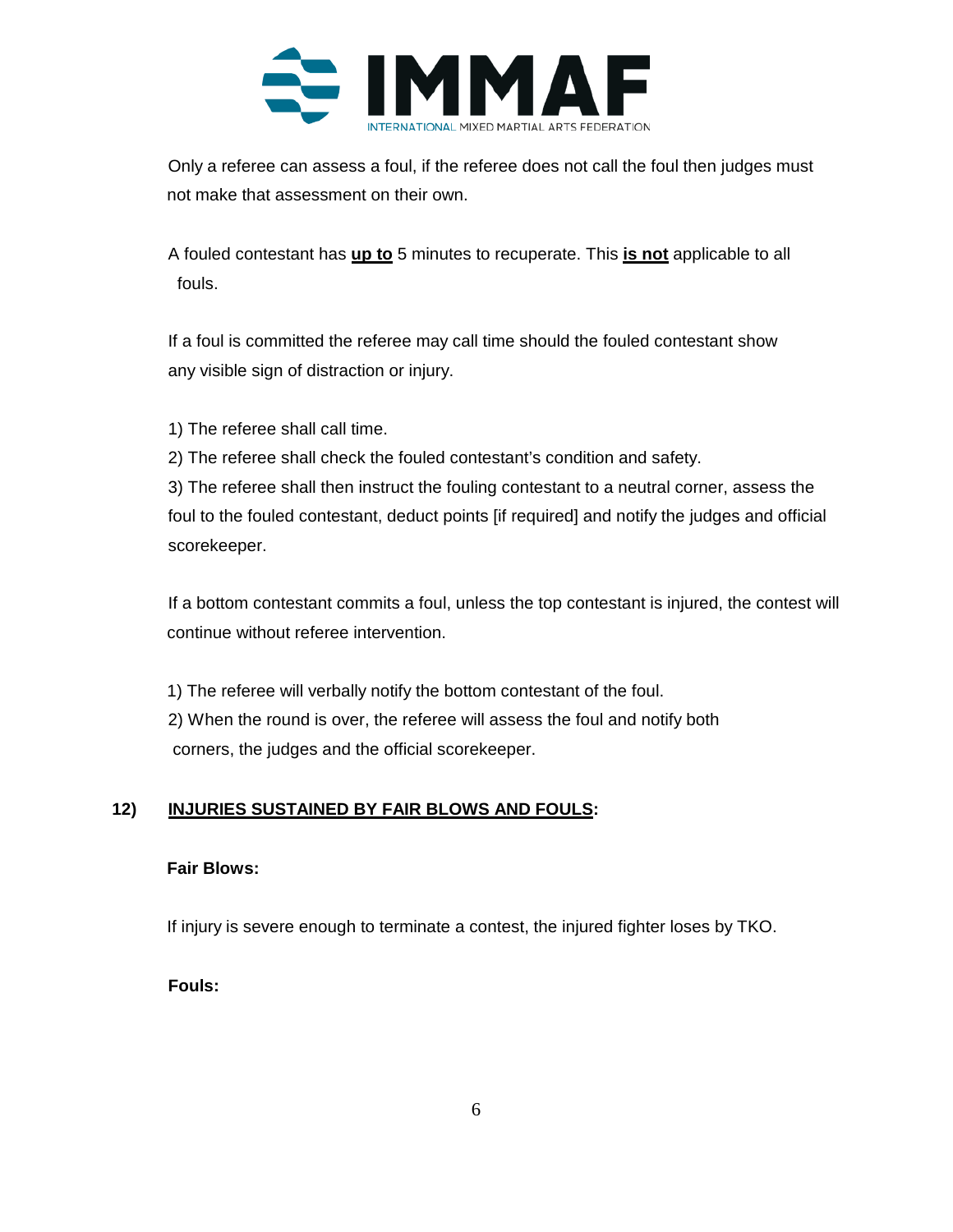

### **Intentional**

- 1) If an injury is severe enough to cause the immediate termination of a contest, the contestant causing the injury loses by disqualification.
- 2) If an injury is produced and the contest is allowed to continue, the referee will notify the authorities and automatically deduct 2 points from the contestant who committed the foul. Point deductions for intentional fouls will be mandatory.

3) If an injury as described in (b) above is the cause of the contest being stopped in a later round, the injured boxer will win by TECHNICAL DECISION, if he is ahead on the scorecards.

4) If an injury as described in (b) above is the cause of the contest being stopped in a later round, the contest will result in a TECHNICAL DRAW, if the injured contestant is behind or even on the scorecards.

5) If a contestant injures himself while attempting to foul his opponent, the referee will not take any action in his favor, and the injury will be the same as one produced by a fair blow.

#### **Accidental**

- 1) Any injury severe enough for the referee to stop the contest immediately, will result in a NO CONTEST if stopped before 2 rounds have been completed in a 3 round contest or if stopped before 3 rounds have been completed in a 5 round contest.
- 2) Any injury severe enough for the referee to stop the contest immediately after 2 rounds of a 3-round contest, or after 3 rounds of a 5 round contest have occurred, the contest will result in a TECHNICAL DECISION, awarded to the contestant who is ahead on the score cards at the time the contest is stopped.
- 3) If injury (b) above occurs, there will be no scoring of an incomplete round.
- 4) If injury (b) above occurs, and the referee penalizes either contestant, then point(s) shall be deducted from the final score.

#### **13) WEIGHT DIVISIONS:**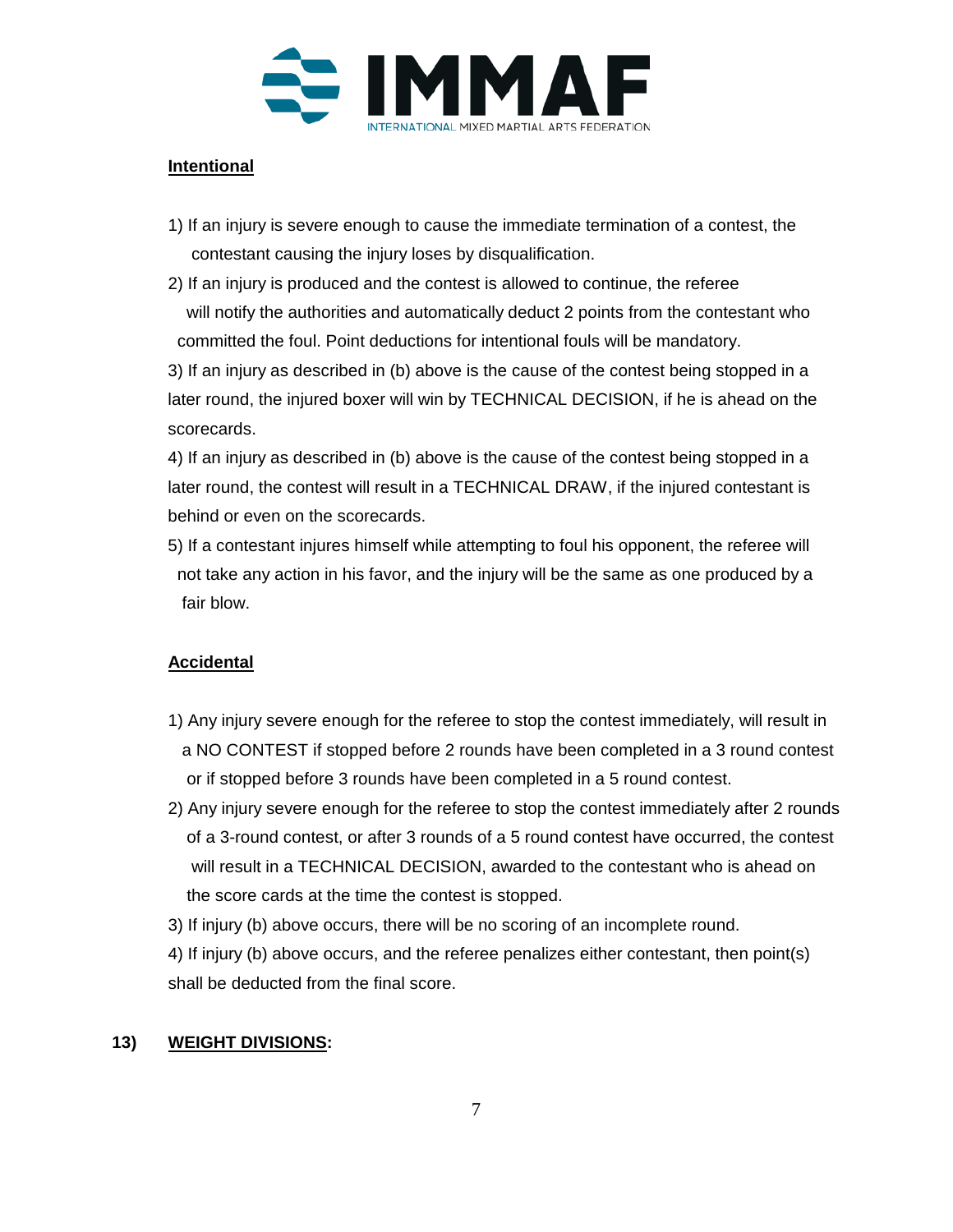

Except with the approval of the commission/host regulatory authority the weight classes for mixed martial arts contests shall be:

| Straw-weight      | under 115 pounds       |
|-------------------|------------------------|
| Flyweight         | over 115 to 125 pounds |
| Bantamweight      | over 125 to 135 pounds |
| Featherweight     | over 135 to 145 pounds |
| Lightweight       | over 145 to 155 pounds |
| Welterweight      | over 155 to 170 pounds |
| Middleweight      | over 170 to 185 pounds |
| Light Heavyweight | over 185 to 205 pounds |
| Heavyweight       | over 205 to 265 pounds |
| Super Heavyweight | over 265 pounds        |

**Weigh-ins for amateur contestants shall be on the day of competition, and each subsequent day of competition that an athletes progresses**.

## **14) MEDICAL REQUIREMENTS FOR CONTESTANTS**:

All athletes are required to complete all pre-competition medical examinations and tests as set out by the commission/host regulatory authority. This can be found in the competition license and registration handbook or the statutes as defined by the IMMAF. The medical requirements set out pre-competition shall be mandatory.

The commission/host regulatory authority licensing the contest shall conduct or supervise all pre-contest weigh-ins and supervise a rules meeting for all contestants and their cornermen.

#### **Post-Contest medical examination:**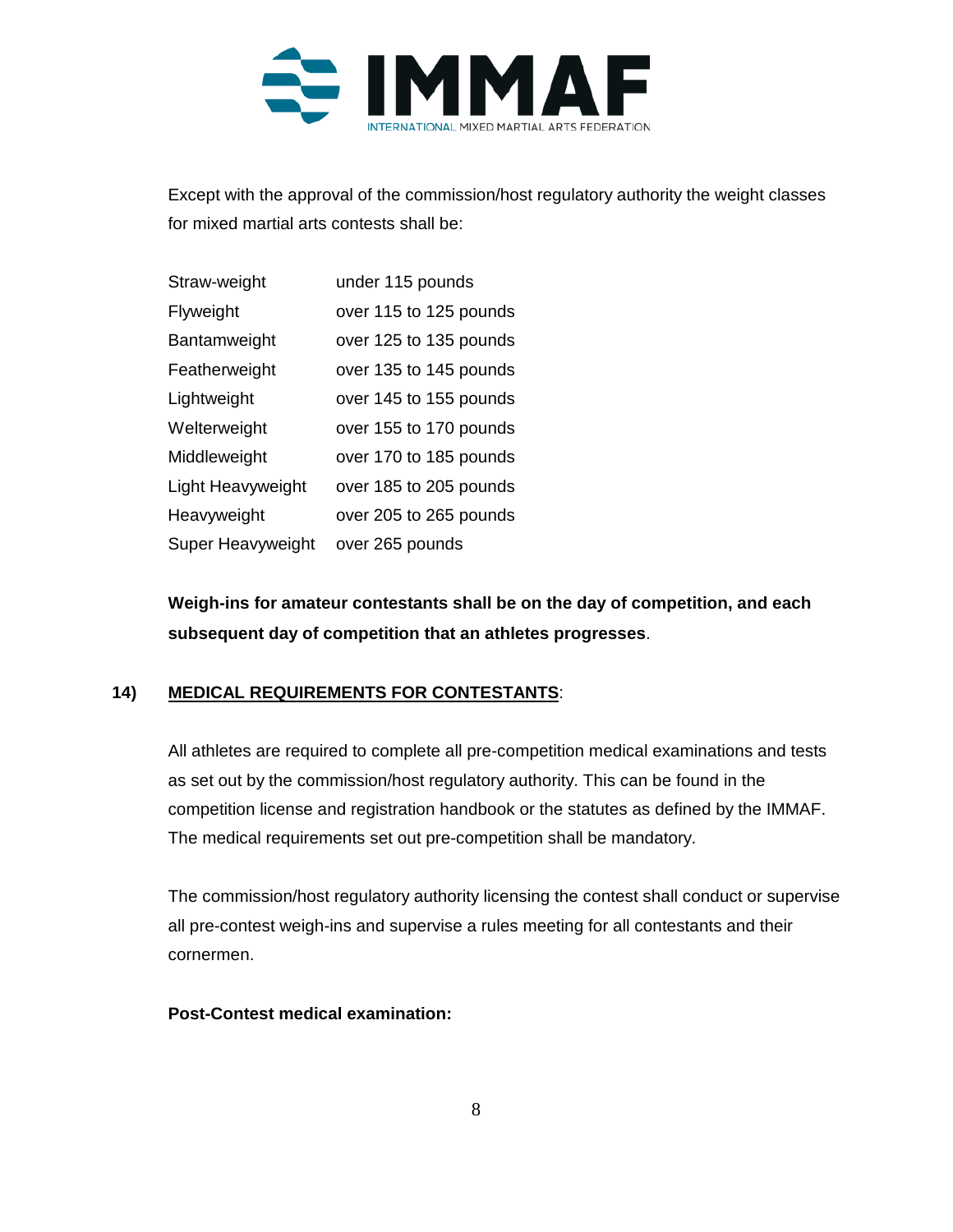

- 1) Immediately following a contest, each contestant shall be given a medical examination by a physician approved by the commission/host regulatory authority. The medical examination may include any examinations or tests the commission deems necessary to determine the post-contest physical fitness of a contestant.
- 2) Any contestant who refuses to undergo a post-contest medical examination shall be immediately suspended for an indefinite period for an investigation to take place.

#### **15) EQUIPMENT**

#### **Gloves:**

- 1) The gloves shall be new for all events and in good condition or they must be replaced. Only gloves supplied by the commission/host regulatory authority with prior approval from the IMMAF Technical Committee can be used for the duration of the competition.
- 2) All contestants shall wear gloves with protective padding weighing a minimum of no less than 6 ounces and no more than 8 ounces. The gloves for amateur competition shall be recognized as visibly different to those used under professional rules and have the aesthetic of such. Contestants are not permitted to supply their own gloves.
- 3) Gloves are to be open handed with finger and thumb loops to facilitate grappling. The wrist shall be supported by means of a Velcro strap. No lace up gloves are permitted.
- 4) Gloves shall be coloured either Red or Blue.

#### **Contestant's Apparel:**

- 1) Each contestant must wear mixed martial arts shorts/compression shorts. No pockets, zips, fasteners or any foreign substance other than that of the material that the shorts are made of shall be permitted to present on the shorts. No external lace up waistband on the outside of the shorts are permitted, it must be inside the waist band of the shorts.
- 2) Contestants may not wear shoes of any kind during competition.
- 3) The shorts shall be coloured either Red or Blue.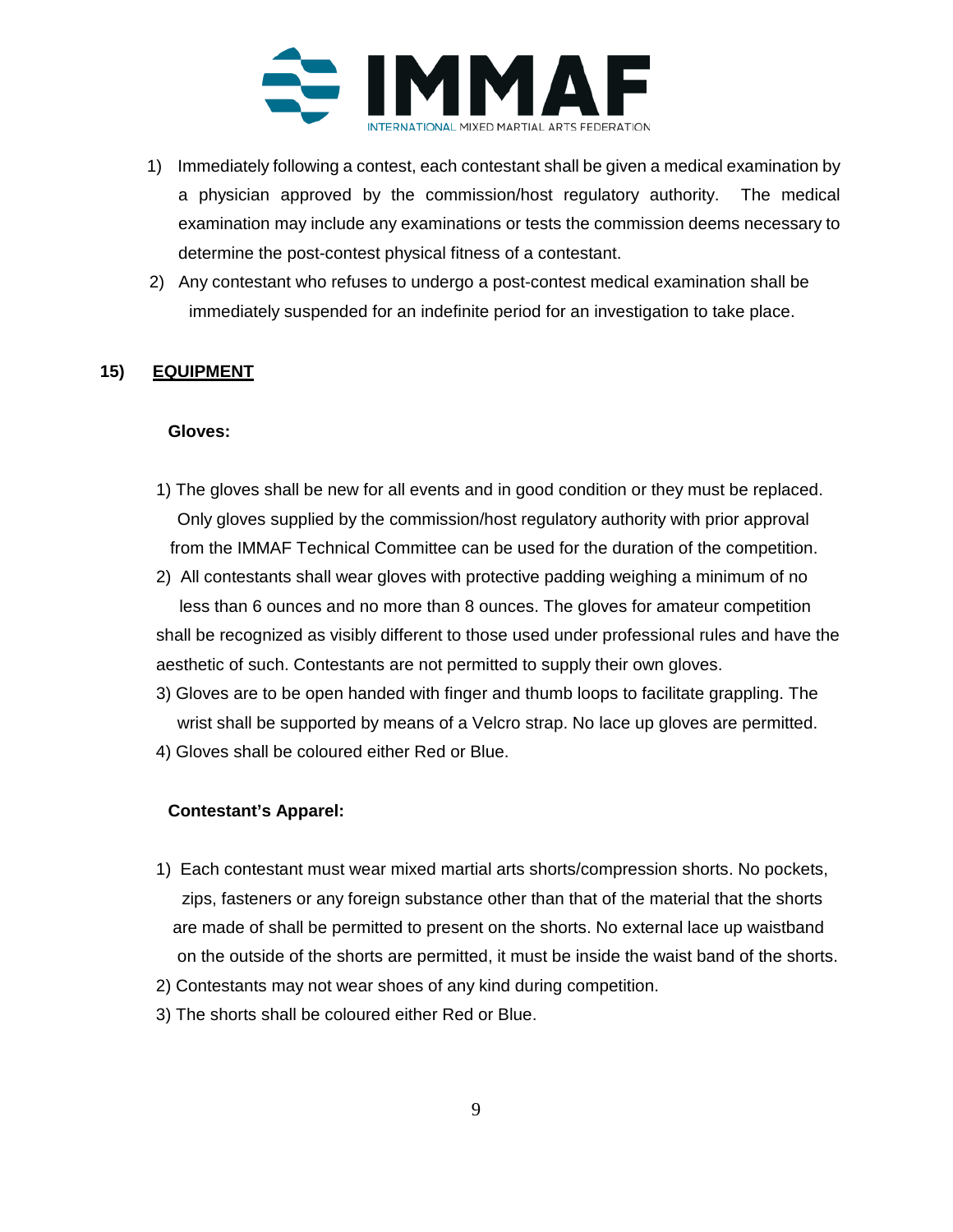

All equipment as detailed above is a mandatory requirement under IMMAF competition for all athletes to be worn at all times during competition.

IMMAF understands and gives special dispensation to all cultural and religious belief and practice. Any female athlete wishing to wear either/or long sleeve rash guards and tights to cover the skin can do so with prior written notification to the commission/host regulatory authority.

#### **Shin-guards and rash guards:**

- 1) The use of shin guards and rash guards shall be a mandatory requirement for amateur mixed martial arts competition. The type of shin guard used shall be able to facilitate the grappling aspects associated with competition.
- 2) As such the preferred type shall be a tight fighting pull-on sock/neoprene type shin guard. The use of shin guards with Velcro type strap fasteners or utilizing any substance other than which the shin guard is made of shall be forbidden.
- 3) The type of rash guard to be used shall be of tight fighting stretch material and carry 3 letter country codes on the upper back of the garment.

4) All rash guards are to be of short sleeve type. No long sleeve rash guards are permitted. 5) Both the rash and shin guards shall be coloured either Red or Blue.

#### **Groin Protectors:**

1) All male contestants must provide and wear a groin protector. Females may choose to wear a groin protector should they so wish.

#### **Mouthpieces:**

 1) All contestants are required to wear a well-fitting mouthpiece, which shall be subject to examination and approval.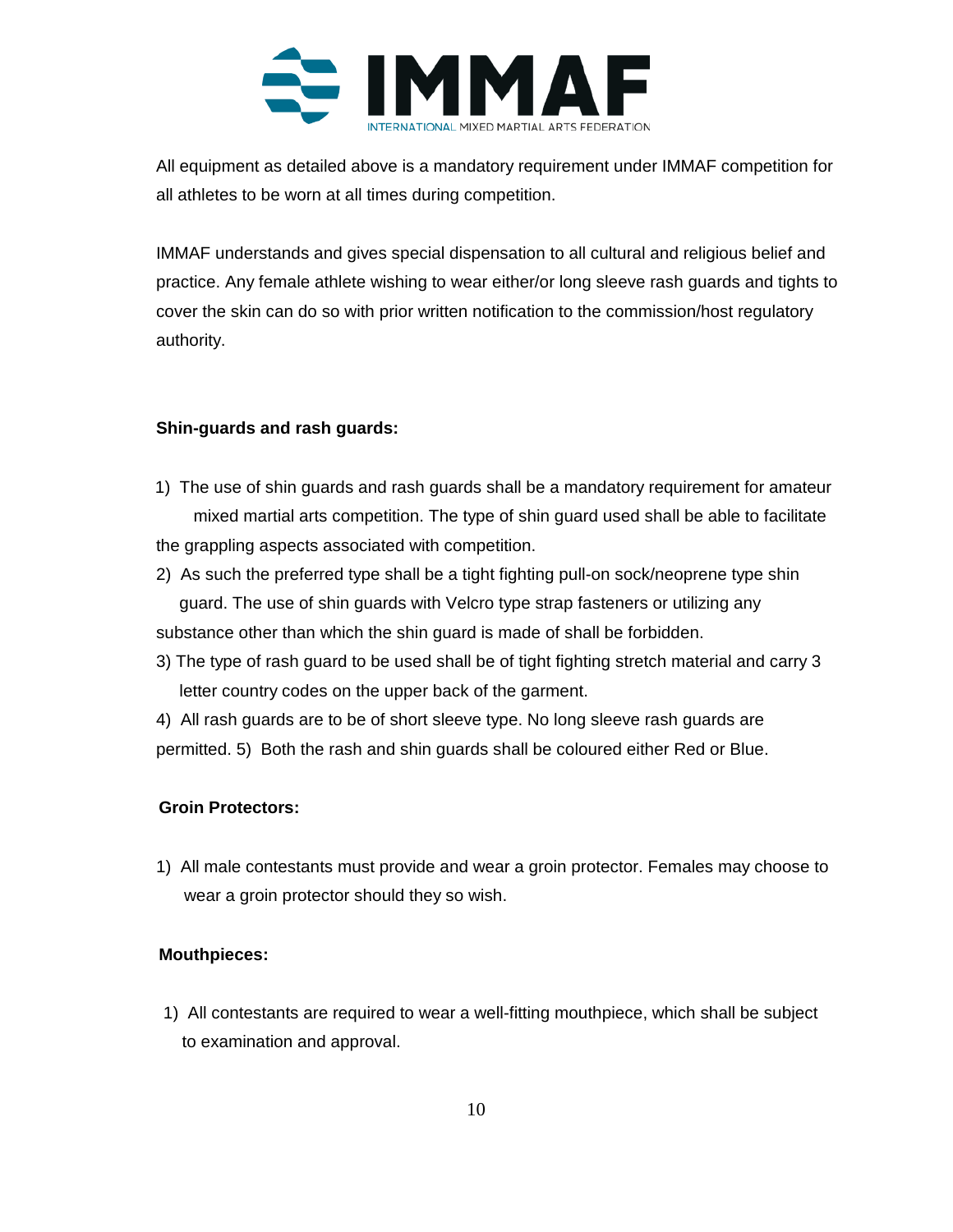

- 2) A round will not begin until both contestants have their respective mouthpieces in place.
- 3) If a mouthpiece is involuntarily dislodged during competition, the referee will call time and replace the mouthpiece at the first opportune moment, which does not interfere with the immediate action.

#### **16) FIGHTING AREA REQUIREMENTS**

#### **Fighting Area:**

1) The fighting area must be circular, or may form another shape such as hexagonal or octagonal and have equal sides and must be no smaller than 20 feet x 20 feet and no larger than 32 feet x 32 feet in diameter/cross section. The fighting area floor shall be padded in a manner as approved by the commission/host regulatory authority with at least a 40mm layer of high-density foam padding. Padding shall extend beyond the ring/fighting area and over the edge of the platform. The ring/fighting area shall have a vinyl covering. Canvas covers are not permitted unless for a single day competition or final.

#### **Fence:**

- 1) The canvas/vinyl floor covering of the fighting area shall be enclosed by a fence made of such material as will not allow a contestant to fall out or break through it onto the floor or spectators; including, without limitation, chain-link fence coated with vinyl. Any metal portion of the fenced area must be covered and padded in a manner approved by the commission/host regulatory authority and must not be abrasive to the contestants. 2) The fenced area must have 2 gated entrances [which must open outward] preferably on opposite sides of the fenced area.
- 3) There must not be any obstruction on any part of the fence surrounding the area in which the contestants are competing.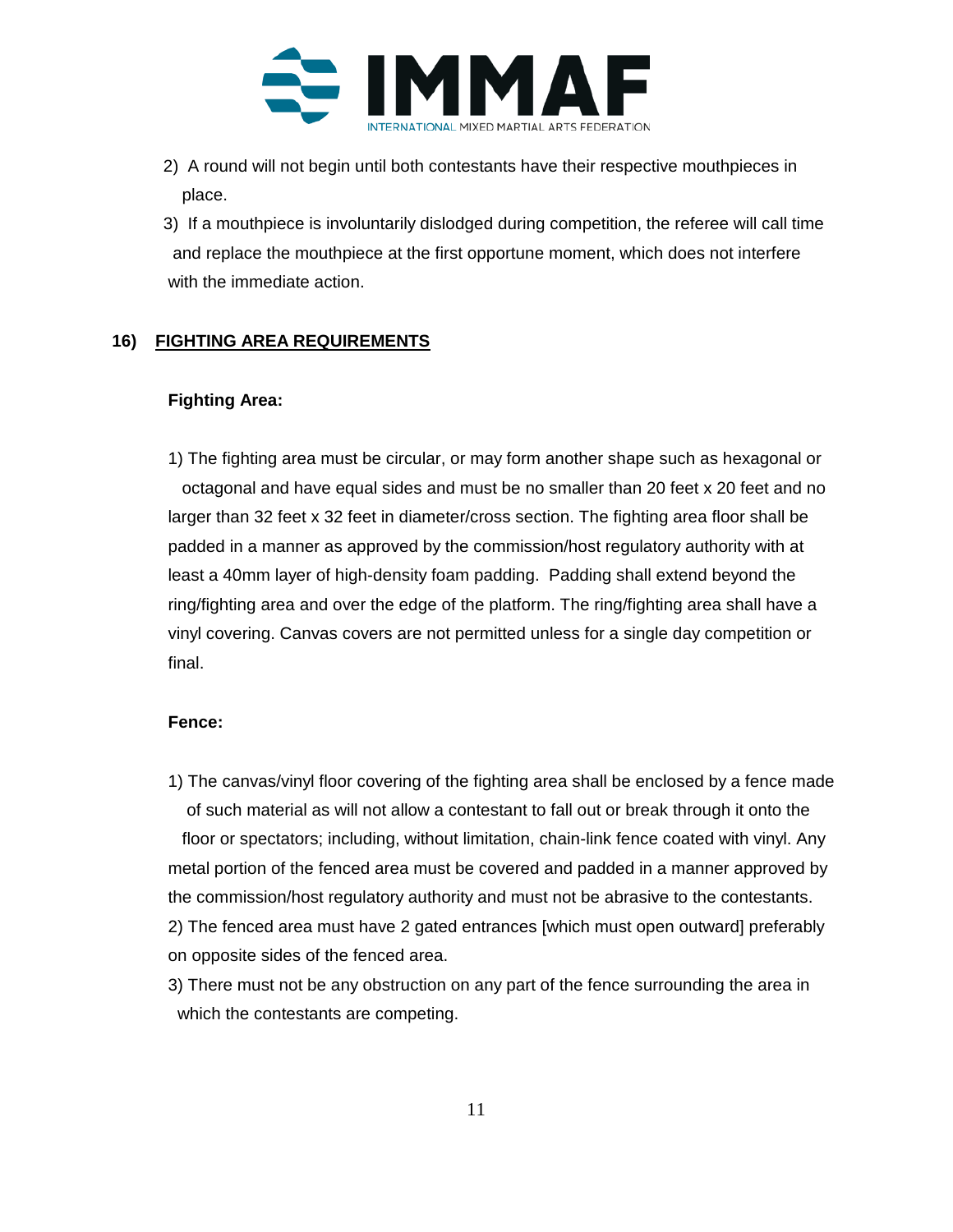

### **Ring Stools:**

- 1) A ring stool of a type approved by the commission/host regulatory authority must be available for each fighting area in use and for both red and blue corners. All ring stools must be thoroughly cleaned or replaced [if damaged/mislaid] after each contest.
- 2) An appropriate number of stools or chairs shall be available for each contestant's seconds in the corner.

#### **Other Equipment:**

For each contest, the licensed promoter shall provide each contestant's corner with:

- 1) A clean water bucket with clean towel
- 2) A clear plastic bottle containing water.

Only water in clear plastic bottles is to be consumed by athletes at all times during competition.

### **17) SAFETY REQUIREMENTS:**

#### **Specifications for Bandages on Contestants' hands:**

1) In all weight classes, the bandages on each contestant's hand shall be restricted to soft open weave gauze cloth not more than 20 yards in length and 2 inches in width, held in place by not more than 10 ft. of surgeon's/zinc oxide tape, 1 inch in width, for each hand.

2) Surgeon's/zinc oxide adhesive tape shall be placed directly on each hand for protection near the wrist. Strips of tape may be used between the fingers to hold down the bandages.

3) The bandages shall be evenly distributed across the hand.

4) Bandages and tape shall be placed on the contestant's hands in the dressing room in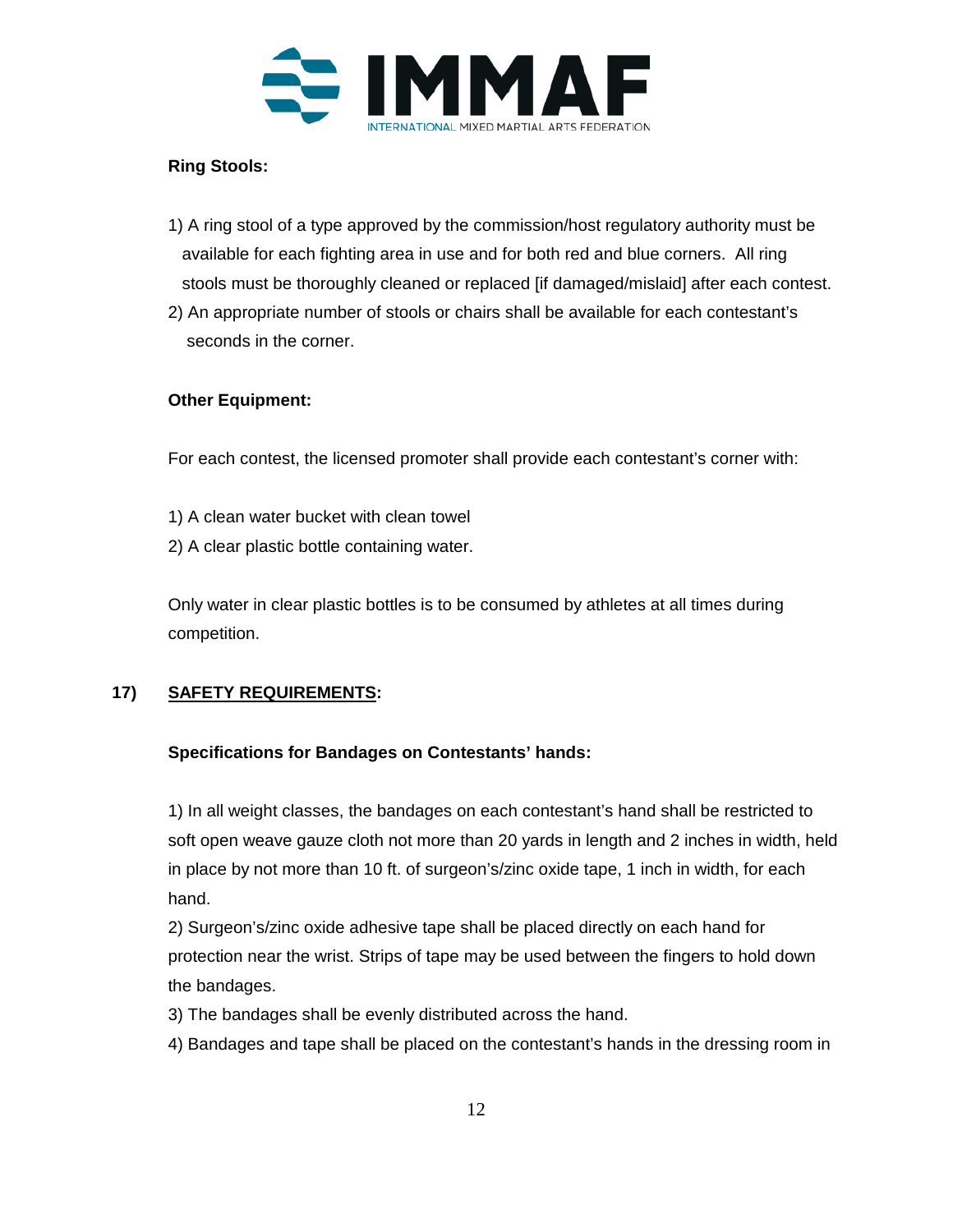

the presence of the commission/host regulatory authority.

5) Under no circumstances are gloves to be placed on the hands of a contestant until the approval of the commission/host regulatory authority is received. Each glove shall be sealed and taped either in red or blue. Athletes may not remove the gloves once sealed until the competition bout has taken place.

#### **Contestant's Physical Appearance:**

1) Each contestant must be clean and present a tidy appearance.

2) The use of Vaseline/grease or any other foreign substance, including, without limitation, grooming creams, lotions or sprays, may not be used on the face, hair or body of a contestant. The referee or the commission's representative shall cause a any excessive grease or foreign substance to be removed.

3) The commission/host regulatory authority representative shall determine whether head or facial hair presents any hazard to the safety of the contestant or his opponent or will interfere with the supervision and conduct of the contest. If the head or facial hair of a contestant presents such a hazard or will interfere with the supervision and conduct of the contest, the contestant may not compete in the contest unless the circumstances creating the hazard or potential interference are corrected to the satisfaction of the commission's representation. Without limiting the foregoing standard, head hair must be trimmed or tied back in such a manner that it will not interfere with the vision of either contestant or cover any part of a contestant's face.

4) Contestants may not wear any jewelry or other piercing accessories while competing.

#### **18) TYPES OF CONTEST RESULTS:**

#### **Submission by:**

- 1) Physical Tap Out
- 2) Verbal tap out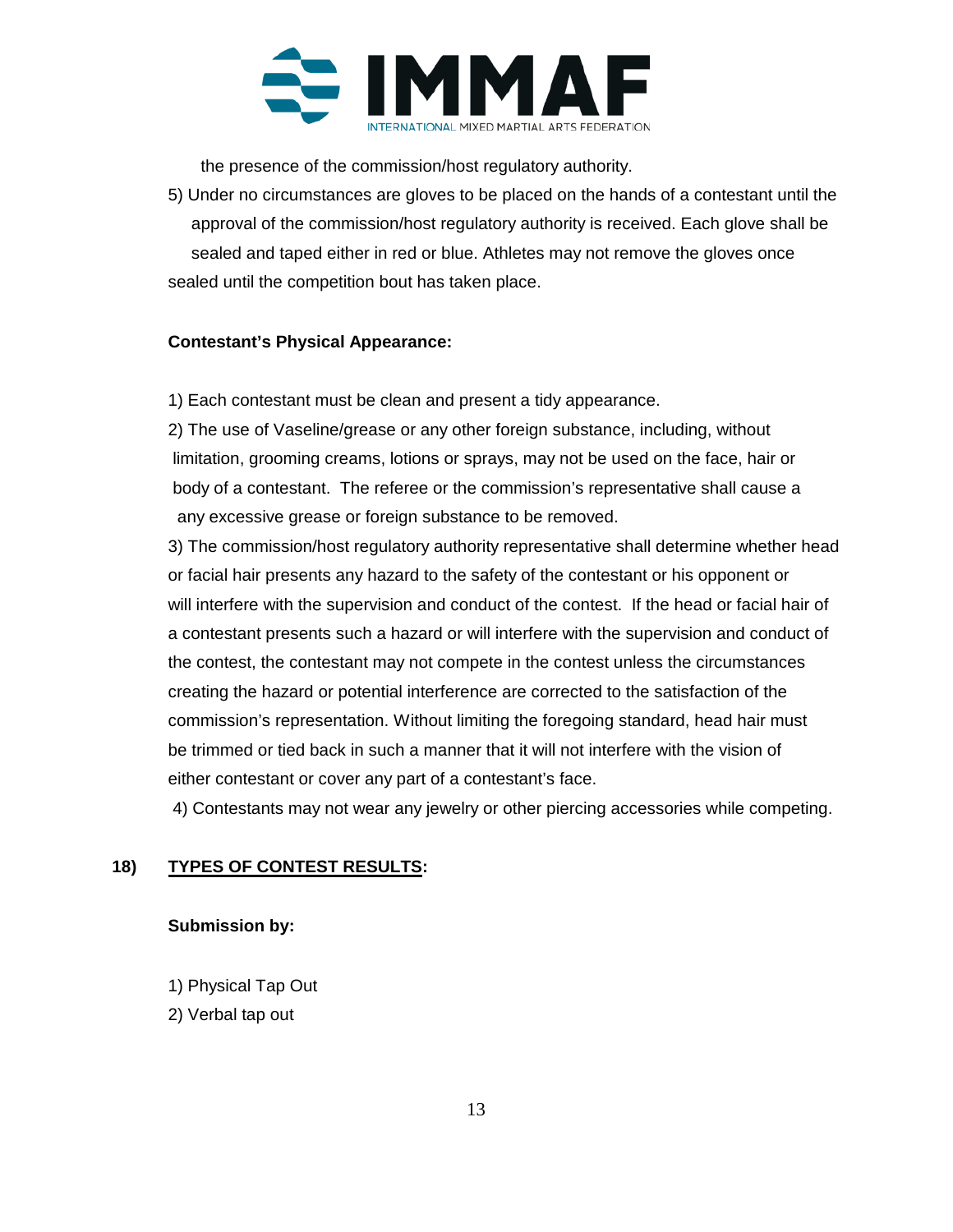

## **Technical Knockout (TKO) by:**

- 1) Referee stopping contest
- 2) Referee Stopping the contest on the advice of the Ringside Physician/Corner

#### **Decision via the scorecards, including:**

1) Unanimous Decision - When all three judges score the contest for the same contestant

- 2) Split Decision When two judges score the contest for one contestant and one judge scores for the opponent
- 3) Majority Decision When two judges score the contest for the same contestant and one judge scores a draw
- 4) Draw, including:
	- a) Unanimous Draw When all three judges score the contest a draw
	- b) Majority Draw When two judges score the contest a draw
	- c) Split Draw When all three judges score differently
- 5) Disqualification
- 6) Forfeit
- 7) Technical Draw
- 8) Technical Decision
- 9) No Contest

In a tournament format where fighter progression and medal placing is needed, no contests and draws cannot be applied. In such instances if the three rounds of competition have resulted in a draw then a fourth period/over time round shall be contested. In the event of a point deduction that results in a score draw in the over time round then the fighter who committed the foul and had the point deduction shall be eliminated from the tournament, the opponent who did not commit the foul advances. This rule can only be applied to the fourth overtime round.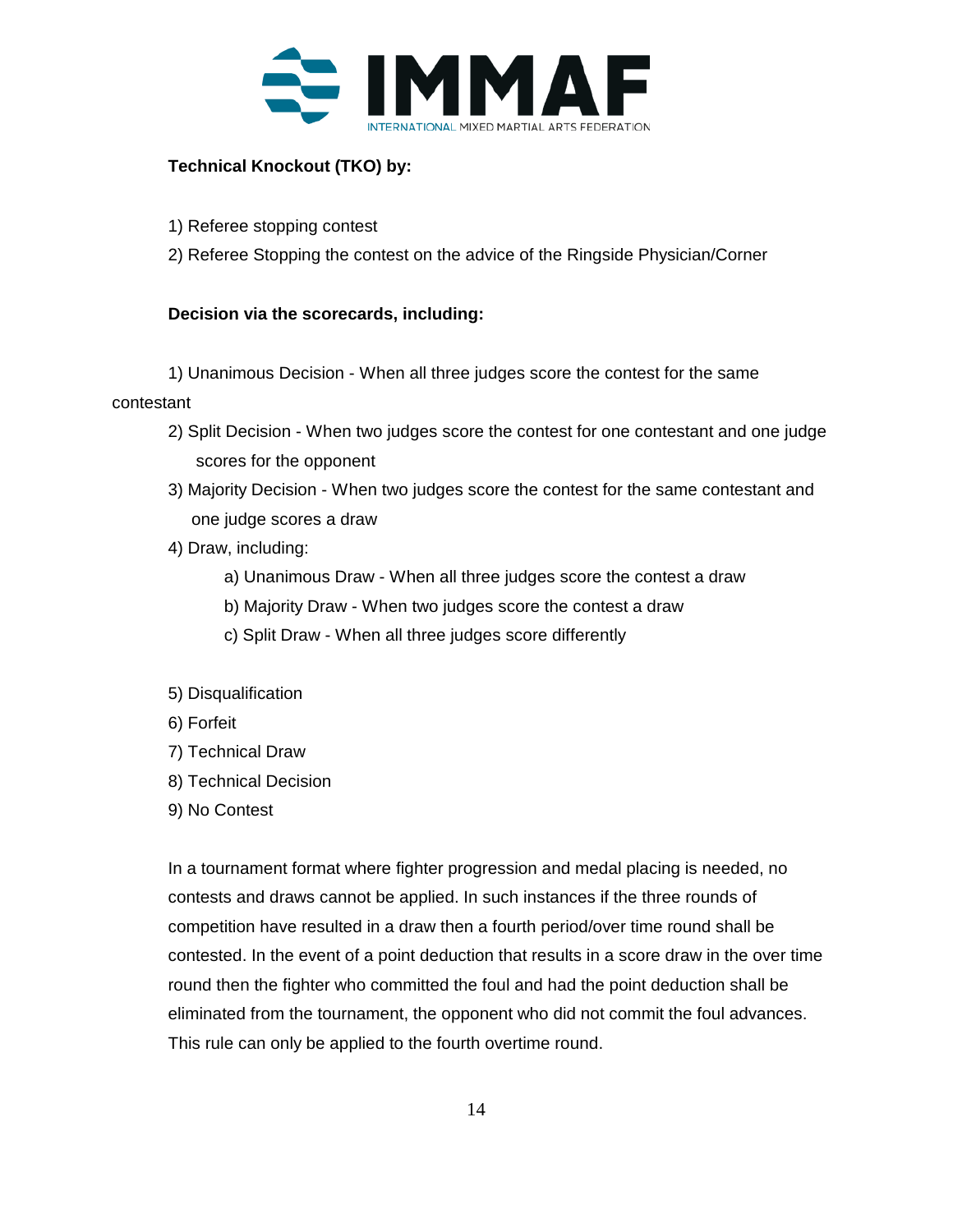

Only in a tournament format should overtime rounds be contested. At all other times the judges evaluation and score remains final.

## **19) SCORING TECHNIQUES:**

Effective Striking/Grappling shall be considered the first priority of round assessments. Effective Aggressiveness should not be considered unless the judge does not see ANY advantage in the Effective Striking/Grappling realm. Cage/Ring Control should only be needed when all other criteria are 100% even for both competitors.

#### **1) Effective Striking/Grappling**

Legal blows that have immediate or cumulative impact with the potential to contribute towards the end of the match with the IMMEDIATE weighing in more heavily than the cumulative impact.

Successful execution of takedowns, submission attempts, reversals and the achievement of advantageous positions that produce immediate or cumulative impact with the potential to contribute to the end of the match weigh more heavily than the cumulative impact. It shall be noted that a successful takedown is not merely a changing of position, but the establishment of an attack from the use of the takedown.

Submission attempts that cause an opponent to tire and weaken, taking considerable effort to escape shall be given greater weight when scoring than those attempt that are easily defended and escaped without effort.

High amplitude and impactful throws and takedowns are weighed more heavily than athletes who are tripped or bundled to the mat.

This will be the deciding factor in a high majority of decisions when scoring a round. The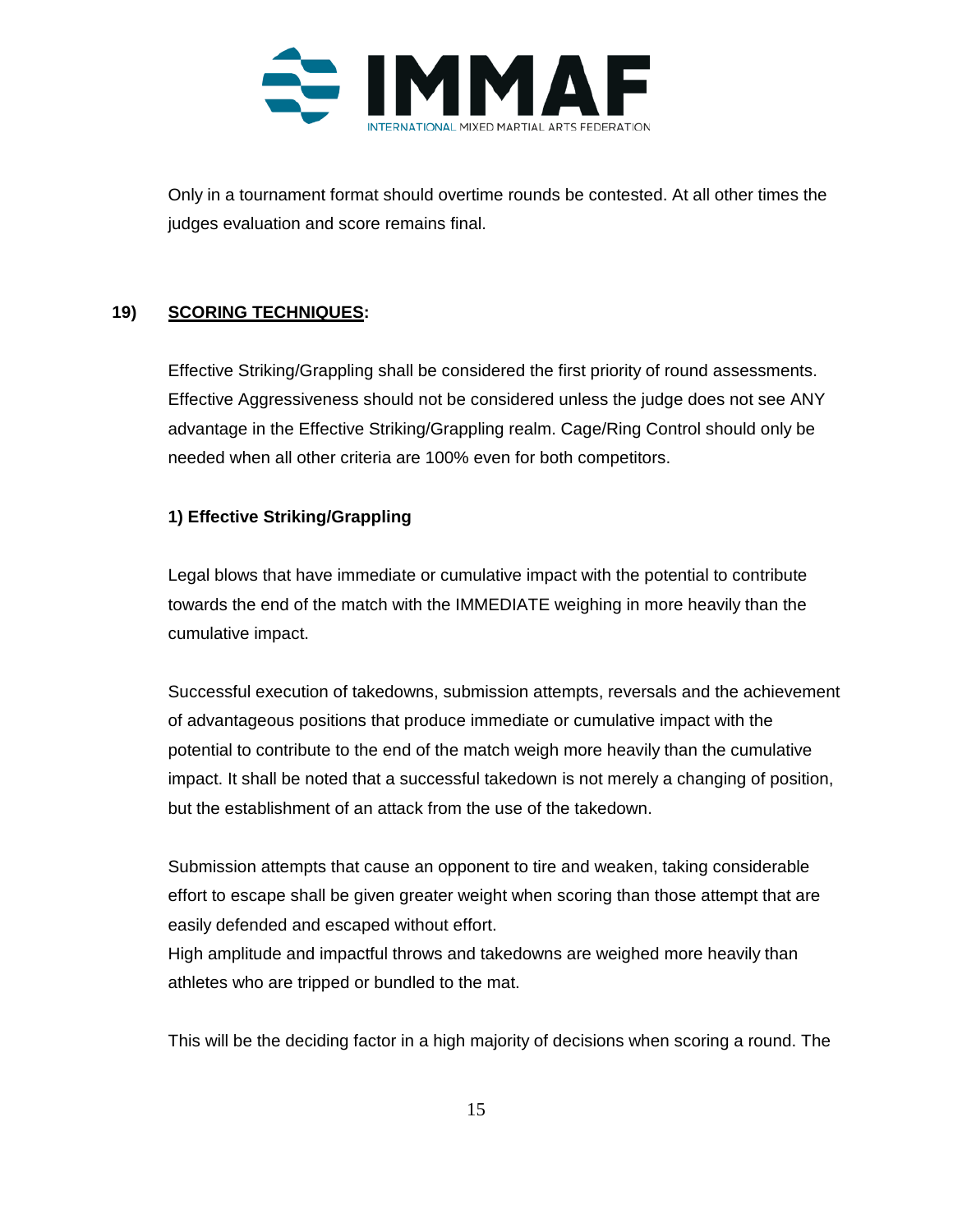

next two criteria must be treated as a backup and used only when Effective Striking/Grappling is 100% equal for the round.

### **2) Effective Aggressiveness**

Aggressively making attempts to finish the fight. The key term is '*effective*'. Chasing after an opponent with no effective result or impact should not render in the judges' assessments

Effective Aggressiveness is only to be assessed if Effective Striking/Grappling is 100% equal for both competitors.

## **3) Fighting Area Control**

Fighting area control is assessed by determining who is dictating the pace, place and position of the match.

Fighting Area Control shall only to be assessed if Effective Striking/Grappling and Effective Aggressiveness is 100% equal for both competitors. This will be assessed very rarely.

#### **Round scoring:**

The 10 point must system shall be utilized when scoring a fight.

#### 10–10 Round

A 10 – 10 round in MMA is when both fighters have competed for whatever duration of time in the round and there is no difference or advantage between either fighter."

A 10 – 10 round in MMA should be extremely rare and is not a score to be used as an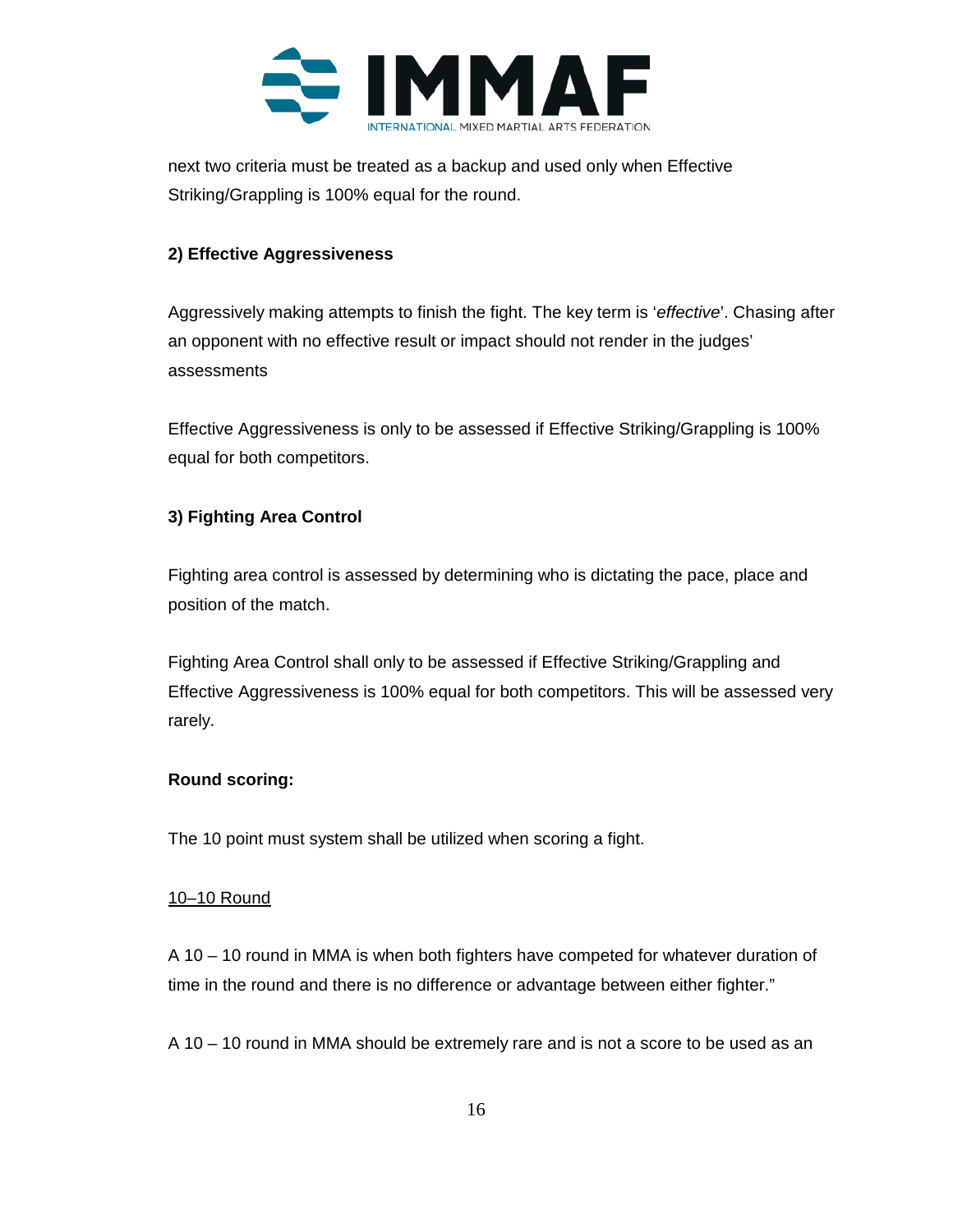

excuse by a judge that cannot assess the differences in the round.

#### 10–9 Round

A 10 – 9 Round in MMA is where one combatant wins the round by a close margin.

A 10 – 9 round in MMA is the most common score a judge assesses during the night. If, during the round, the judge sees a fighter land the better strikes, or utilize effective grappling during the competition, *even if by just one technique* over their opponent, the judge shall give the winning fighter a score of 10 while assessing the losing fighter a score of 9 or less.

A score of 10 – 9 can reflect an extremely close round or a round of marginal domination and/or impact.

#### 10–8 Round

A 10 – 8 Round in MMA is where one fighter wins the round by a **large** margin.

A score of 10 – 8 does not require a fighter to dominate their opponent for the entire 3 minutes of a round.

The score of  $10 - 8$  is utilized by the judge when the judge sees verifiable actions on the part of either fighter. Judges shall ALWAYS give a score of 10 – 8 when the judge has established that one fighter has dominated the action of the round, had duration of the domination and also impacted their opponent with either effective strikes or effective grappling maneuvers that have diminished the abilities of their opponent.

#### 10–7 Round